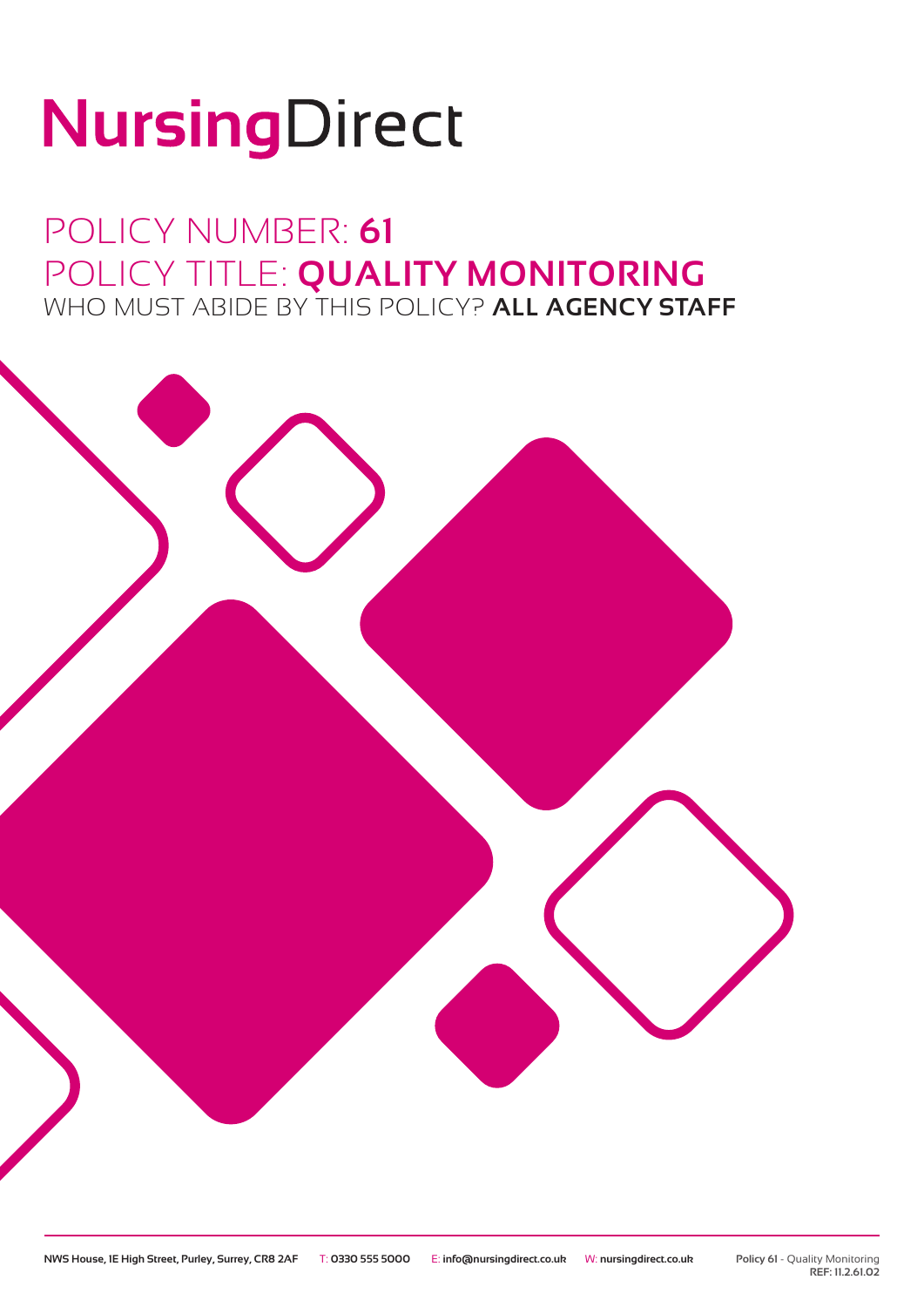### QUALITY MONITORING

#### **THE PURPOSE OF THIS POLICY**

To provide guidance to temporary workers in dealing with difficult behaviours.

#### **GUIDE FOR ALL PRIVATE NURSING AND HOMECARE STAFF**

#### **QUALITY MONITORING**

Nursing Direct will use a number of different systems to demonstrate the performance of its agency workers.

- Ongoing customer surveys conducted at least annually and these results will be used to monitor the quality of service delivery, improve services when relevant and will be used as part of internal audit processes.
- Ensure customers of the service and all stakeholders to develop and ensure policy and procedures are the best possible in service delivery.
- Spot phone checks on service and calls on an ongoing basis to monitor service and staff performance
- Customer visits at least once a year to review care assessment plans
- All visits and monitoring will be recorded in line with Nursing Direct audit and contractual requirements.
- Complaints and compliments procedure feedback and stats

The feedback we get from customers is a key element to measuring our service, improving it and ensuring we provide a service which promotes customers dignity and independence.

#### **CUSTOMER CARE PLANS**

This process is key to good service delivery at Nursing Direct we will work closely with customers , their families, social services and any other multidisciplinary care teams or agencies involved in the delivery of care.

We will ensure all care plans:

- Promote clients diversity when working on designing a care plan in line with our Anti discriminatory Practice-equal opportunities policy.
- Promote the Dignity and Human rights of all parties involved in the care plan
- We will use specialist staff to complete the assessments, write and implement customer care plans and review them.
- Will use the quality monitoring systems to ensure effective monitoring, delivery and review of services.
- The care worker will be fully briefed at the commencement of care according to Nursing Direct procedures.
- Annual care reviews will be held with all relevant parties attending or invited to attend and give input.
- Response time for changes to customer Care plan- All changes in service will be effective within 48 hours expect the change is of immediate effect .
- Major changes to customer care plan will be implemented as soon a practicable and agreed between customer, Nursing Direct. If in the situation specialist skills are required that will need additional training we will endeavour to put that in place as soon as possible. The service will then respond to change when training has been completed.
- All changes made will be discussed fully with the customer or their next of kin and be fully recorded in the customer care plan and be communicated to all agency workers implementing the care plan in the customer's home.
- A daily record of task completed will be completed in the contact record. These records are legal documents and will be inspected on a regular basis and will be spot checked.
- Any nursing care will be assessed by a RGN and they will complete the assessment for care and produce the customer care plan.

#### **RISK ASSESSMENT**

- Full risk assessments will be made by competent and trained individual prior to service commencement, however in the event of emergency services being set up we will complete risk assessments with 48 hours.
- All risk assessments will be reviewed on a need basis but will be at least annually.
- Customers receiving care in their homes will have a risk assessment in their file alongside their care plan.
- The risk assessments will be recorded in line with the policy and guidance of team Health and Safety Policy

#### **ACCESSIBILITY OF INFORMATION**

- Nursing Direct will ensure the customer or potential customers are fully informed about our services, how to use them, pricing and how to pay.
- We will supply information on how to access interpretation/ translation services.

#### **SECURITY**

- Care workers will need to be fully aware and be training in the need to respect the customer's home and the confidentiality of the client in line with company policy.
- All data relating to customers will be kept in locked fireproof cabinets and if on computers behind secure computer passwords.
- Agency workers will ensure that premises are secure and that the policy around keys and entry are adhered too.
- Agency workers are encouraged to report any concerns with reguard potential safety/security issues immediately to their consultants and a suitable member of staff will perform a risk assessment in the clients home to assess the level of risk or safety to both service users and staff.
- Nursing Direct abides by the Calicott protocols and the Data protection Act.

#### **CONSISTENCY**

• Nursing Direct will strive to provide the service in a consistent manner trying to supply the same person or team to the service user that they have approved.

#### **TRAINING**

- Nursing Direct has good quality training in place provided on an ongoing basis for all staff. This training is arranged locally and managed by The Nursing Direct team. We have a full induction in place and all staff will have minimum service requirements for agency workers in compliance and training to deliver service.
- Nursing Direct offer training in all areas of needs and can be accessed by the agency worker.
- Complete records of CPD will be kept for each agency worker

#### **APPRAISALS**

- Annual appraisals will take place to review performance
- Annual training and development plan